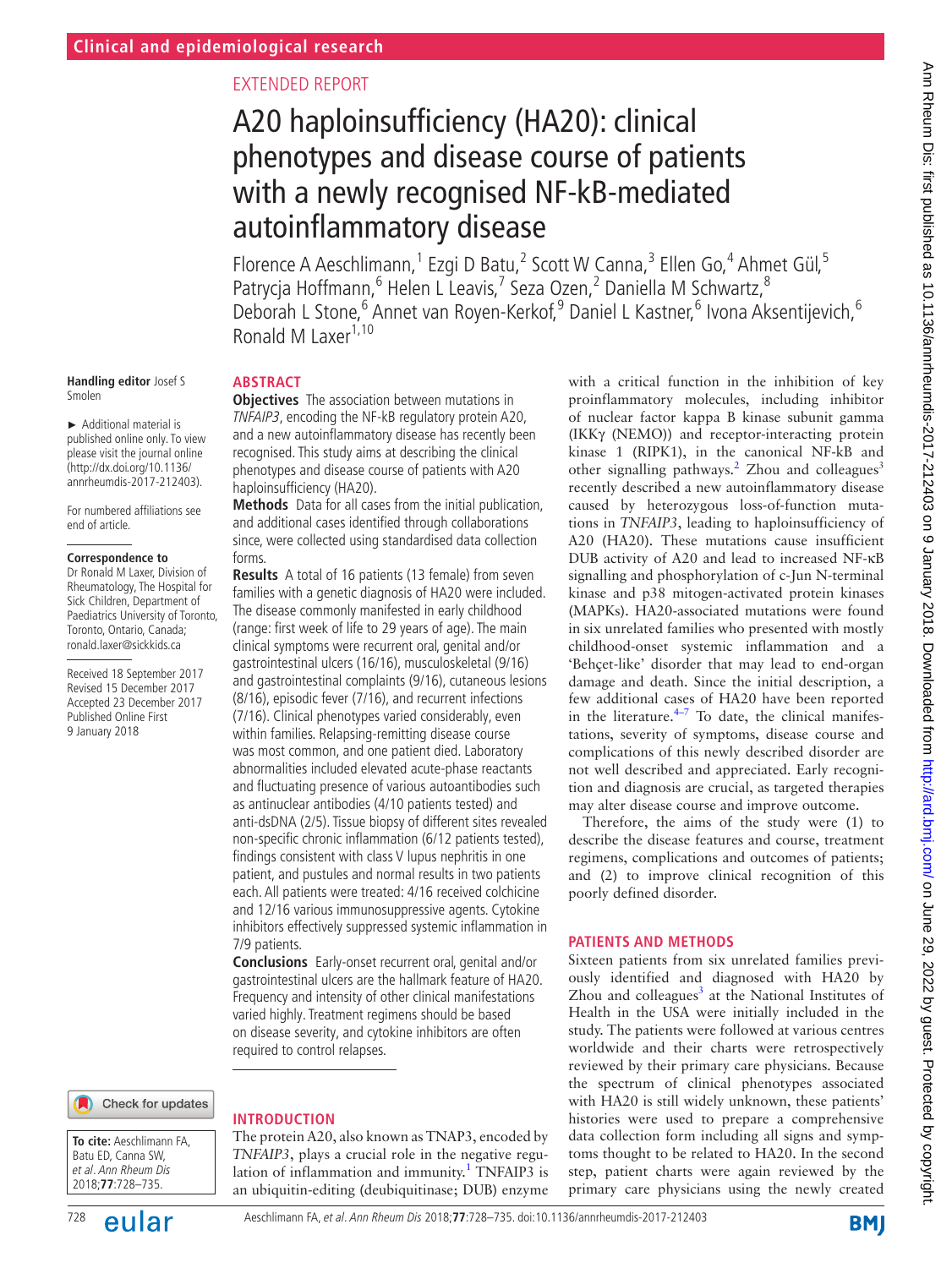# **Clinical and epidemiological research**



<span id="page-1-0"></span>**Figure 1** Pedigrees of the seven families with mutations in *TNFAIP3* leading to haploinsufficiency of A20 (HA20). The grandmother of family 2 was diagnosed with sarcoidosis and is thought to be affected by HA20, however died years prior to availability of genotyping. Patient 16 was adopted, and the ethnic origin is unknown.

data collection forms in order to collect detailed information. Demographic, clinical, laboratory, imaging and histological features were recorded. Disease course, treatment regimens, and disease- and treatment-related complications were captured. Additional cases were sought and one identified subsequently through collaborations.

All data were compiled and analysed using descriptive statistics. Patient consent, or consent from a parent in the case of children, was obtained by the responsible physician in the respective institutions.

## **Results**

A total of 16 patients (81% female) from seven families were included ([figure](#page-1-0) 1 and [table](#page-1-1) 1). All patients were Caucasian, while the ethnic origin of patient 16 is unknown ([figure](#page-1-0) 1). No consanguinity was reported within the families. Prior to the recognition of HA20, patients were diagnosed with various conditions including Behçet disease (BD), systemic lupus erythematosus (SLE), juvenile idiopathic arthritis (JIA), periodic fever, aphthous stomatitis, pharyngitis and adenitis (PFAPA), and inflammatory bowel disease (IBD). The grandmother of family 2 was diagnosed with sarcoidosis and succumbed to the complications of the disease. Given her medical history she is presumed to carry the F224Sfs\*4 mutation present in four affected family members; however, her DNA sample was not available for genotyping. Thus, the molecular diagnosis of HA20 has not been confirmed and this patient was not included in this analysis.

The demographic features of the patients are summarised in [table](#page-1-1) 1.

#### **Disease presentation**

All patients were symptomatic and reduced penetrance was not reported in any family members. First symptoms occurred early, before 10 years of age in 11/16 (69%) patients, and disease onset ranged from the first week of life to 29 years of age. Clinical presentation was heterogeneous between families and between family members with the same mutation [\(figure](#page-1-0) 1 and [table](#page-2-0) 2). In 10/16 (63%) patients, recurrent oral and/or genital ulcers were the symptoms leading to initial specialised medical consultation.

### **Disease course**

During disease course, symptoms and severity were highly variable. Clinical features emerged over a period of several years. All patients developed recurrent painful oral, genital and/or gastrointestinal ulcers. Other common symptoms that occurred at various time points during disease course included gastrointestinal complaints (9/16, 56%), polyarthritis and/or arthralgia (9/16, 56%), skin involvement (8/16, 50%) and recurrent fever

<span id="page-1-1"></span>

| Table 1                                                                                                                                                                                                                                                                                                                                                     | Characteristics of patients with A20 haploinsufficiency |     |                     |                          |                                                                                                            |                                                                                                                  |                                 |
|-------------------------------------------------------------------------------------------------------------------------------------------------------------------------------------------------------------------------------------------------------------------------------------------------------------------------------------------------------------|---------------------------------------------------------|-----|---------------------|--------------------------|------------------------------------------------------------------------------------------------------------|------------------------------------------------------------------------------------------------------------------|---------------------------------|
| Patient no                                                                                                                                                                                                                                                                                                                                                  | Family                                                  | Sex |                     | Current age Age at onset | Previous diagnosis                                                                                         | <b>Previous treatment</b>                                                                                        | <b>Current treatment</b>        |
| $\mathbf{1}$                                                                                                                                                                                                                                                                                                                                                | Family 1                                                | F   | 25 years            | 10 months                | JIA, Behcet disease                                                                                        | CS, MTX, CYS                                                                                                     | MTX, thalidomide                |
| 2                                                                                                                                                                                                                                                                                                                                                           | Family 1                                                | F   | 23 years            | 15 months                | JIA, Behcet disease                                                                                        | CS, MTX, CYS, AZA, thalidomide, IVIG, ETN                                                                        | IFX                             |
| 3                                                                                                                                                                                                                                                                                                                                                           | Family 1                                                | F   | 51 years            | Early 20s                | Rheumatoid arthritis (RF-), Behcet<br>disease                                                              | <b>None</b>                                                                                                      | Colchicine                      |
| 4                                                                                                                                                                                                                                                                                                                                                           | Family 2                                                | F   | 25 years            | 10 years                 | JIA, undifferentiated connective<br>tissue disease/cutaneous vasculitis,<br><b>SLE with CNS vasculitis</b> | CS, MMF, ETN, thalidomide, RTX, IFX, MTX, ADA,<br>cyclo, IVIG, autologous haematopoietic stem cell<br>transplant | Anakinra, AZA, CS               |
| 5                                                                                                                                                                                                                                                                                                                                                           | Family 2                                                | F   | 29 years            | Around 8 years           | Behçet disease, lupus nephritis                                                                            | CS, colchicine, ETN, hydroxychloroquine                                                                          | Anakinra                        |
| 6                                                                                                                                                                                                                                                                                                                                                           | Family 2                                                | F   | 51 years            | Around 6 years           | Rheumatic fever, arthritis                                                                                 | None                                                                                                             | Anakinra                        |
| $\overline{7}$                                                                                                                                                                                                                                                                                                                                              | Family 2                                                | F   | 56 years            | Around 6 years           |                                                                                                            | None                                                                                                             | Anakinra                        |
| 8                                                                                                                                                                                                                                                                                                                                                           | Family 3                                                | M   | 9 years             | 9 months                 | Behcet disease                                                                                             | CS, colchicine, AZA                                                                                              | Colchicine                      |
| 9                                                                                                                                                                                                                                                                                                                                                           | Family 3                                                | M   | 46 years            | $\overline{\cdot}$       | <b>Behcet disease</b>                                                                                      |                                                                                                                  | On treatment (not<br>specified) |
| 10                                                                                                                                                                                                                                                                                                                                                          | Family 4                                                | F   | 15 years            | 8 weeks                  | Suspicion of PFAPA                                                                                         | CS, colchicine, ETN, anakinra, ADA, MTX                                                                          | Tofacitinib                     |
| 11                                                                                                                                                                                                                                                                                                                                                          | Family 5                                                | F   | 17 years            | <b>Around 4 years</b>    | Suspicion of Behcet disease                                                                                | CYS, dapsone, CS, AZA, IVIG for Ig deficiency                                                                    | <b>IFX</b>                      |
| 12                                                                                                                                                                                                                                                                                                                                                          | Family 5                                                | F   | 47 years            | Infancy                  | Suspicion of Behcet disease                                                                                | CS, colchicine, AZA, IFX, IVIG for Ig deficiency                                                                 | None                            |
| 13                                                                                                                                                                                                                                                                                                                                                          | Family 6                                                | F   | 38 years            | 29 years                 | <b>Behcet disease</b>                                                                                      | None                                                                                                             | Colchicine                      |
| 14                                                                                                                                                                                                                                                                                                                                                          | Family 6                                                | F   | 19 years            | 15 years                 | Suspicion of Behçet disease                                                                                | None                                                                                                             | Colchicine                      |
| 15                                                                                                                                                                                                                                                                                                                                                          | Family 6                                                | F   | 15 years            | 13 years                 | <b>Suspicion of Behcet disease</b>                                                                         | None                                                                                                             | Colchicine                      |
| 16                                                                                                                                                                                                                                                                                                                                                          |                                                         |     |                     | 1 week                   | Crohn's disease, Behcet disease                                                                            | CS, mesalamine, dapsone, MTX, AZA, colchicine,<br>IFX, ADA, certolizumab, anakinra, canakinumab,                 | <b>NA</b>                       |
|                                                                                                                                                                                                                                                                                                                                                             | Family 7                                                | M   | $(8 \text{ years})$ |                          |                                                                                                            | tacrolimus, IVIG, tocilizumab                                                                                    |                                 |
| ADA, adalimumab; AZA, azathioprine; CNS, central nervous system; CS, systemic corticosteroids; cyclo, cyclophosphamide; CYS, ciclosporin; ETN, etanercept; F, female; IFX,<br>infliximab; IVIG, intravenous immunoglobulin; JIA, juvenile idiopathic arthritis; M, male; MTX, methotrexate; NA, not applicable; PFAPA, periodic fever, aphthous stomatitis, |                                                         |     |                     |                          |                                                                                                            |                                                                                                                  |                                 |

Aeschlimann FA, et al. Ann Rheum Dis 2018;**77**:728–735. doi:10.1136/annrheumdis-2017-212403 729

pharyngitis, adenitis; RF, rheumatoid factor; SLE, systemic lupus erythematosus.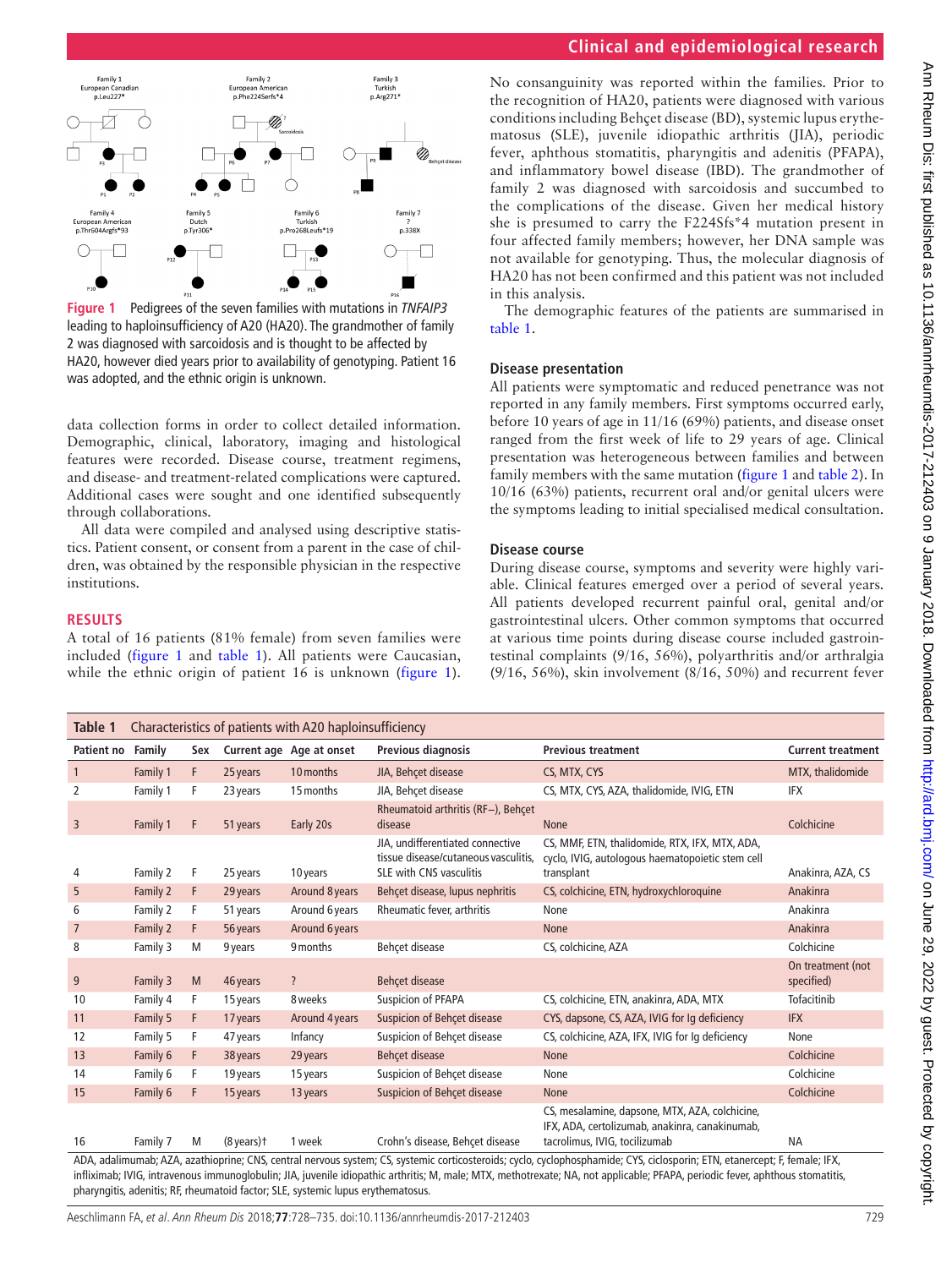<span id="page-2-0"></span>

|                                                                |                                                          |                                                                                                                                        |                                                                                                                       |                                                                                           |                                                                                                                                           |                                                                                                                                                      |                                                                                                                        |                                                                                    |                                                              |                   |                                                                                                                                                                        |                                                                                                                                                                                                                       | Continued |
|----------------------------------------------------------------|----------------------------------------------------------|----------------------------------------------------------------------------------------------------------------------------------------|-----------------------------------------------------------------------------------------------------------------------|-------------------------------------------------------------------------------------------|-------------------------------------------------------------------------------------------------------------------------------------------|------------------------------------------------------------------------------------------------------------------------------------------------------|------------------------------------------------------------------------------------------------------------------------|------------------------------------------------------------------------------------|--------------------------------------------------------------|-------------------|------------------------------------------------------------------------------------------------------------------------------------------------------------------------|-----------------------------------------------------------------------------------------------------------------------------------------------------------------------------------------------------------------------|-----------|
|                                                                | Other symptoms possibly related<br>to HA20               | Premature ovarian failure, geographic<br>tongue, dental crowding secondary<br>to small jaw                                             | tongue, dental crowding secondary<br>Acne during adolescence, eczema,<br>pityriasis rosea, geographic<br>to small jaw | Acne during adolescence, thyroid<br>goitre treated with radiation                         |                                                                                                                                           | Irregular menses, late menarche (at<br>age 18 years)                                                                                                 | childhood, recurrent unintentional<br>Eczema, periodontal disease since<br>weight loss                                 | fibroids, status postgastric bypass<br>Asthma, enamel loss, uterine<br>for obesity |                                                              |                   | therapy, vesicoureteral reflux surgery<br>(pyelonephritis), attention deficit<br>Scoliosis requiring brace and<br>subsequent surgical fusion<br>hyperactivity disorder | lacunar infarction, autism, severe foot<br>amitriptyline, recurrent headaches<br>pain associated with neurological<br>palsy requiring gabapentin and<br>Cerebral palsy due to perinatal<br>monoplegia due to cerebral |           |
|                                                                | Disease-related or<br>treatment-related<br>complications | growth retardation, cataract<br>Severe Cushing syndrome<br>multiple ocular surgeries<br>and glaucoma requiring                         | Cushing syndrome, cataract<br>multiple ocular surgeries<br>and glaucoma requiring                                     |                                                                                           | Steroid-induced diabetes<br>mellitus                                                                                                      |                                                                                                                                                      |                                                                                                                        | staphylococcus infection<br>complicated by severe<br>Removal of fibroids           | azathioprine according to<br>Recurrent URTI under<br>parents |                   |                                                                                                                                                                        |                                                                                                                                                                                                                       |           |
|                                                                | <b>Other</b>                                             | tonsillitis during childhood<br>resulting in tonsillectomy;<br>sometimes LAD (axillary,<br>inguinal) with flares<br>Recurrent URTI and |                                                                                                                       | Recurrent RTI during<br>childhood                                                         | CNS vasculitis, idiopathic<br>thrombocytopaenic purpura                                                                                   | Suspicion of pre-eclampsia<br>diagnosis of membranous<br>during pregnancies due<br>to arterial hypertension<br>and proteinuria, later<br>nephropathy | (neck), intermittent arterial<br>childhood, occasional LAD<br>Recurrent URTI and<br>tonsillitis during<br>hypertension | Recurrent RTI resulting in<br>tonsillectomy                                        |                                                              |                   | 8 weeks of age) resulting<br>cervical LAD with fevers<br>in adenoidectomy and<br>childhood (starting at<br>Recurrent RTI during<br>tonsillectomy,                      | tympanostomy, recurrent<br>Recurrent URTI and otitis<br>media during childhood,<br>urinary tract infections<br>requiring repeated                                                                                     |           |
|                                                                | Cardiovascular Intestinal                                | <b>Bloody diarrhoea</b>                                                                                                                | Bloody diarrhoea                                                                                                      | None                                                                                      | malabsorption syndrome<br>Diarrhoea, secondary                                                                                            | None                                                                                                                                                 | Diarrhoea, once bloody                                                                                                 | None                                                                               | <b>Bloody</b> diarrhoea                                      |                   | Abdominal pain, anorexia,<br>nausea, vomiting, weight<br>loss                                                                                                          | Abdominal pain, weight<br>loss                                                                                                                                                                                        |           |
|                                                                |                                                          | None                                                                                                                                   | None                                                                                                                  | None                                                                                      | None                                                                                                                                      | None                                                                                                                                                 |                                                                                                                        | None                                                                               | Pericardial<br>effusion*                                     | None              | Pericardial<br>effusion                                                                                                                                                | None                                                                                                                                                                                                                  |           |
|                                                                | Skin                                                     | None                                                                                                                                   | None                                                                                                                  | Painful pustules in the genital<br>region, breasts, axillae and<br>sacrum, dermal abscess | purpura, pustular, folliculitis-like<br>syndrome, malar rash, painful<br>rash on the extremities<br>subcutaneous rash,<br>Stevens-Johnson | Pustular, folliculitis-like rash on<br>the extremities                                                                                               | Folliculitis, palmoplantar pustules None                                                                               | <b>Folliculitis</b>                                                                | None                                                         | None              | None                                                                                                                                                                   | None                                                                                                                                                                                                                  |           |
|                                                                | <b>Ocular</b>                                            | <b>Bilateral anterior</b><br>uveitis                                                                                                   | Bilateral anterior<br>uveitis                                                                                         | None                                                                                      | Retinal vasculitis,<br>anterior uveitis                                                                                                   | None                                                                                                                                                 | None                                                                                                                   | None                                                                               | None                                                         | None              | None                                                                                                                                                                   | None                                                                                                                                                                                                                  |           |
| Clinical features of the patients with HA20 haploinsufficiency | Musculoskeletal                                          | Oligoarthritis, then<br>polyarthritis*                                                                                                 | Polyarthritis with<br>dactylitis*                                                                                     | Polyarthritis                                                                             | Polyarthritis*                                                                                                                            | Polyarthritis                                                                                                                                        | Polyarthritis                                                                                                          | Polyarthritis                                                                      | Arthralgia                                                   | None              | None                                                                                                                                                                   | None                                                                                                                                                                                                                  |           |
|                                                                | Ulcers                                                   | Oral, genital and<br>perineal                                                                                                          | Oral, genital and<br>perineal                                                                                         | Oral and genital*                                                                         | Oral, genital and<br>intestinal                                                                                                           | Oral and genital*                                                                                                                                    | Oral and genital*                                                                                                      | Oral and genital*                                                                  | Oral, genital and<br>intestinal                              | Oral and genital* | Oral, rectal and<br>perineal                                                                                                                                           | Oral and genital*                                                                                                                                                                                                     |           |
|                                                                | Fever                                                    | With flares                                                                                                                            | None                                                                                                                  | None                                                                                      | Intermittent                                                                                                                              | None                                                                                                                                                 | Intermittent                                                                                                           | With flares                                                                        | With flares                                                  |                   | Recurrent*                                                                                                                                                             | None                                                                                                                                                                                                                  |           |
| Table 2                                                        | Patient no                                               |                                                                                                                                        | $\sim$                                                                                                                | $\sim$                                                                                    | 4                                                                                                                                         | $\overline{5}$                                                                                                                                       | $\circ$                                                                                                                | $\overline{ }$                                                                     | $\infty$                                                     | $\circ$           | $\approx$                                                                                                                                                              | $\overline{1}$                                                                                                                                                                                                        |           |

Ann Rheum Dis: first published as 10.1136/anntheumdis-2017-212403 on 9 January 2018. Downloaded from http://ard.bm/on June 29, 2022 by guest. Protected by copyright. Ann Pheum Dis: first published as 10.1136/annrheumdis-2017-212403 on 9 January 2018. Downloaded from Dismi,com/ on June 29, 2022 by guest. Protected by copyright.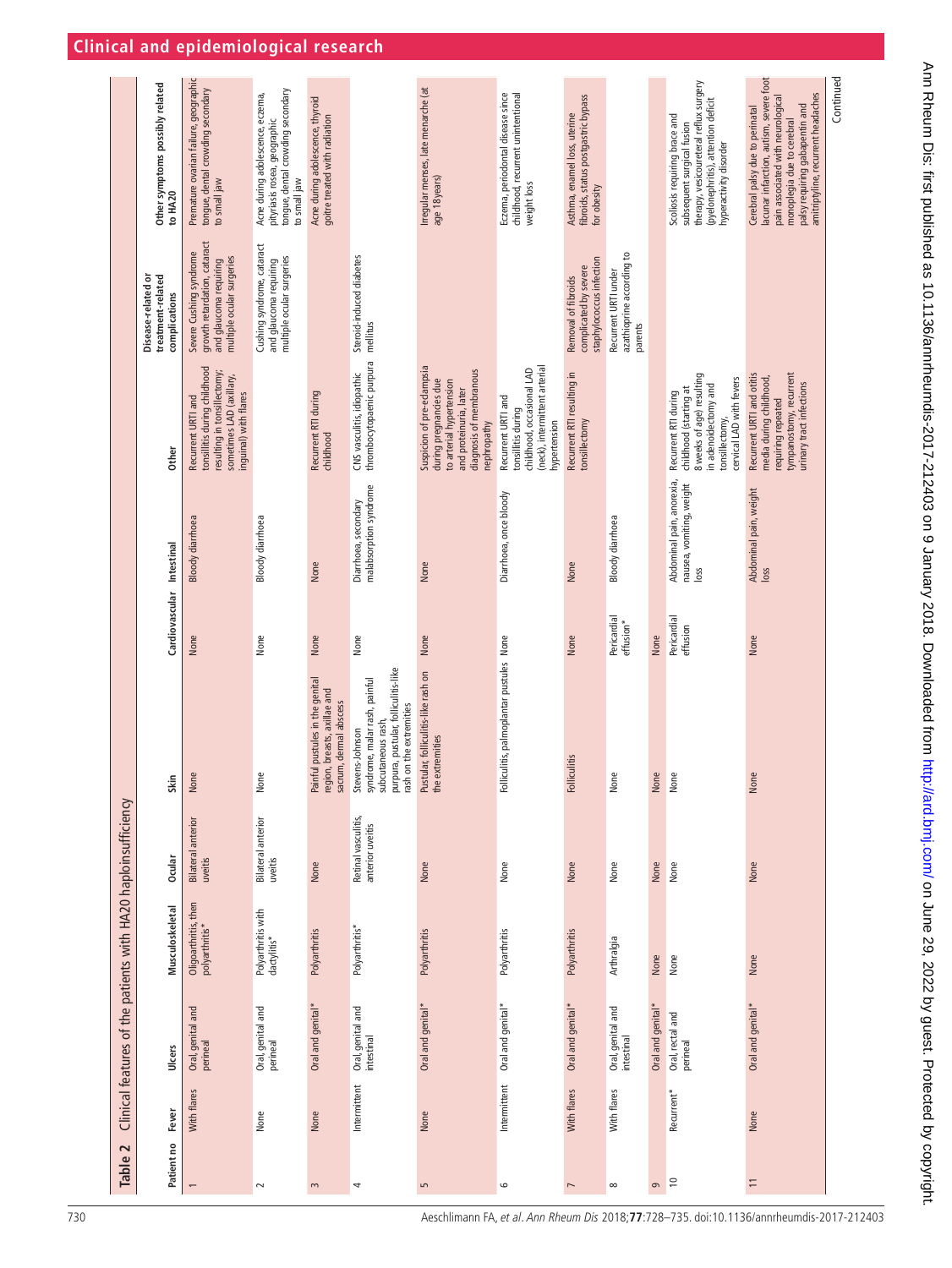| <b>Clinical and epidemiological research</b> |  |  |  |  |  |
|----------------------------------------------|--|--|--|--|--|
|----------------------------------------------|--|--|--|--|--|



**Table 3** Overview of clinical and laboratory characteristics observed in patients with A20 haploinsufficiency

| <b>Features</b>                                      | Patients, n (%) |
|------------------------------------------------------|-----------------|
| Mucous membrane                                      | 16 (100)        |
| Musculoskeletal                                      | 9(56)           |
| <b>Arthritis</b>                                     | 7(44)           |
| Gastrointestinal                                     | 9(56)           |
| (Bloody) diarrhoea                                   | 5(31)           |
| <b>Recurrent fever</b>                               | 8(50)           |
| Cutaneous                                            | 8(50)           |
| Ocular                                               | 3(19)           |
| Cardiovascular                                       | 3(19)           |
| Pericarditis                                         | 2(13)           |
| Increased acute-phase reactants during disease flare | 10/10           |
| Pathergy positive                                    | 3/10            |
| Autoantibodies positive                              | 8/14            |

(8/16, 50%). Less frequently, ocular (3/16, 19%) and cardiovas cular involvement (3/16, 19%) was observed.

Seven patients (44%) suffered from recurrent, predomi nantly respiratory tract and otorhinolaryngological infections, especially during childhood. Infections were of viral and/or bacterial origin; only one of these patients was concomitantly treated with immunosuppressive agents. An overview of clin ical symptoms occurring during the disease course is presented in tables [2 and 3](#page-2-0) .

## **Ulcers**

Recurrent painful oral, genital and/or gastrointestinal ulcers were the hallmark feature of the disease. All 16 (100%) patients developed oral ulcers, whereas genital ulcers were observed in 15/16 (94%) and gastrointestinal ulcers in 6/9 patients with gastrointestinal complaints. Ulcerations recurred frequently (every month to every few months, at various intervals), isolated or in association with other symptoms such as fever, abdominal pain and arthralgia. Singular or multiple ulcers of various sizes (0.5–2cm) lasted about 7–10 days and some healed with scarring (oral, genital or gastrointestinal location). Oral ulceration sites included the lips, tongue, cheeks, gums and hard palate, genital ulcers developed on vulva, vagina or the scrotum, and intestinal ulcerations were observed from the oesophagus to the rectum and perineum. Most patients could not identify an underlying trigger; in one patient, oral ulcers were exacerbated by acidic food.

# **Other clinical manifestations**

Gastrointestinal symptoms were documented in 9/16 (56%) patients and ranged from isolated abdominal pain to severe intestinal inflammation with bowel perforation. Six (38%) patients suffered from recurrent, intermittently bloody diar rhoea. Musculoskeletal symptoms were frequent (9/16, 56%): polyarthritis was documented in seven patients, and in three of them arthritis was the initial disease manifestation. Cutaneous involvement (8/16, 50%) varied considerably and included pustular, folliculitis-like rashes, acne and dermal abscesses ([figure](#page-4-0) 2). Ocular findings included severe, treatment-refractory anterior uveitis in two sisters (patients 1 and 2), as well as retinal vasculitis with chorioretinal scarring and macular fibrosis and anterior uveitis in another young girl (patient 4). Cardio vascular involvement was noted in three (19%) patients. Patient 8 was presented at age 9 months with fever and a pericardial

|                | <b>Table 2</b> Continued   |                                                         |                 |         |                                                                                                                                                             |                           |                                                                          |                                                                                        |                                                                                                                                                                                                                                          |                                                                                             |
|----------------|----------------------------|---------------------------------------------------------|-----------------|---------|-------------------------------------------------------------------------------------------------------------------------------------------------------------|---------------------------|--------------------------------------------------------------------------|----------------------------------------------------------------------------------------|------------------------------------------------------------------------------------------------------------------------------------------------------------------------------------------------------------------------------------------|---------------------------------------------------------------------------------------------|
|                | Patient no<br>Fever        | Ulcers                                                  | Musculoskeletal | 0 cular | Skin                                                                                                                                                        | Cardiovascular Intestinal |                                                                          | <b>Other</b>                                                                           | Disease-related or<br>treatment-related<br>complications                                                                                                                                                                                 | Other symptoms possibly related<br>to HA20                                                  |
| $\overline{1}$ | None                       | Oral and genital*                                       | Arthralgia      | None    | the face, inguinal region and<br>Severe acne in adulthood in<br>buttocks                                                                                    | None                      | pain, diarrhoea, rectal<br>Abdominal<br>bleeding                         | during childhood, asthmatic<br>Recurrent RTI especially<br>bronchitis                  | induced severe lymphopaenia<br>lung) with debridement (pus<br>complicated by empyema,<br>drainage and 3x<br>evacuation), azathioprine-<br>streptokinase treatment<br>and decortication (right<br>Bilateral pneumonia<br>and neutropaenia | Dysmenorrhoea resulting in<br>hysterectomy, rosacea                                         |
| $\frac{3}{2}$  | With flares<br>(low-grade) | Oral and genital*                                       | Myalgia         | None    | Acne-like rash on the extremities None                                                                                                                      |                           | None                                                                     |                                                                                        |                                                                                                                                                                                                                                          | fibromyalgia), 'Dental problems'<br>Hypothyroidism, arthralgia<br>and myalgia (diagnosis of |
| $\overline{4}$ | None                       | Oral and genital*                                       | None            | None    | None                                                                                                                                                        | None                      | None                                                                     |                                                                                        |                                                                                                                                                                                                                                          |                                                                                             |
| 15             | None                       | Oral and genital*                                       | None            | None    | None                                                                                                                                                        | None                      | None                                                                     |                                                                                        |                                                                                                                                                                                                                                          |                                                                                             |
| $\frac{6}{2}$  | With flares*               | Oral, intestinal and<br>perineal                        | None            | None    | Non-specific rash                                                                                                                                           | Pulmonary<br>embolism     | Poor feeding, abdominal<br>pain*, bloody diarrhoea,<br>bowel perforation | Small vessel CNS vasculitis,<br>inflammatory fibroepithelial<br>polyp on the arytenoid | cataracts, hyperglycaemia and<br>encephalopathy syndrome,<br>steroid-induced vertebral<br>compression fractures,<br>arterial hypertension<br>Posterior reversible                                                                        |                                                                                             |
|                |                            | *First symptom/finding leading to medical consultation. |                 |         | CNS, central nervous system; HA20, A20 haploinsufficiency; LAD, lymphadenopathy; RTI, respiratory tract infection; URTI, upper respiratory tract infection. |                           |                                                                          |                                                                                        |                                                                                                                                                                                                                                          |                                                                                             |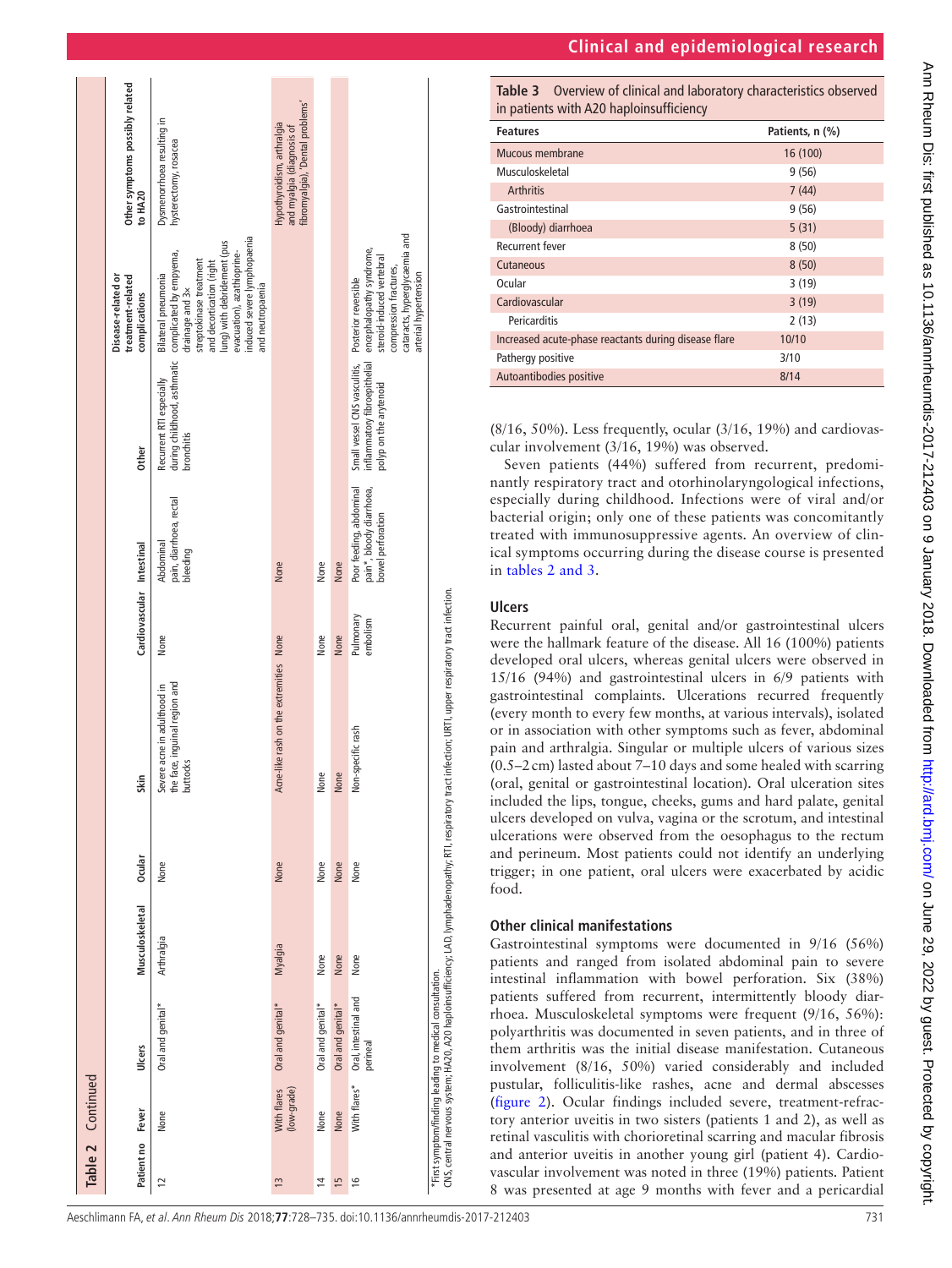# **Clinical and epidemiological research**

<span id="page-4-0"></span>

**Figure 2** Clinical and histological manifestations in patients with A20 haploinsufficiency (HA20). (A) Pustules and vesicles at various stages of development are seen. There is a mild desquamation and some hyperkeratosis. (B) Magnification image (20×) of the palmar pustule seen in (A), stained with H&E. An infiltrate containing lymphocytes and neutrophils is noted in the stratum corneum. (C) The colloidal iron staining for mucin (blue, magnification image 20×) shows extensive intradermal mucin accumulation. Mucin accumulation is a feature of connective tissue diseases, such as systemic lupus erythematosus, but is not characteristically seen in palmoplantar pustulosis or pustular psoriasis. This is an unusual finding and fits with the HA20 phenotype of both autoimmune and autoinflammatory manifestation. (D) Cutaneous ulcers on the buttock.

effusion, which responded well to wide-spectrum antibiotic treatment. Another patient was diagnosed with pericarditis with a large effusion possibly related to *Mycoplasma pneumoniae* infection, which relapsed after discontinuation of corticosteroids but responded to colchicine (patient 10). In addition, patient 16, an 8-year-old boy with negative antiphospholipid antibodies and unremarkable hypercoagulability screen, presented with venous thrombi at sites of previous indwelling catheters. Two months later he was diagnosed with pulmonary arterial embolisms while he had no apparent venous thrombi. It is unclear whether these were true pulmonary embolisms or thromboses resulting from pulmonary artery vasculitis. Notably, none of the other patients developed thromboses or emboli. Neurological manifestations were reported in two (13%) patients, and both were diagnosed with central nervous system (CNS) vasculitis (patient 4 based on brain imaging and patient 16 based on a frontal lobe punctate). The clinical manifestations of the individual patients are shown in [table](#page-2-0) 2.

#### **Laboratory and histology findings**

Acute-phase reactants were elevated, especially during relapses. Most patients had normal acute-phase reactants in between flares; in three patients, C reactive protein and erythrocyte sedimentation rate were persistently elevated prior to treatment response. We observed fluctuating levels of various low-titre antibodies, including antinuclear antibodies (4/10 patients tested), anti-dsDNA (2/6) and anti-Sm/RNP (2/4) antibodies. Lupus anticoagulant was positive in 6/7 patients tested and anticardiolipin antibody in 2/5 patients. Patients 11 and 12 (family 5), both of whom suffered from recurrent viral and bacterial infections, were diagnosed with unclassified immunodeficiency with IgG subclass deficiency, absent polysaccharide vaccination

response and lymphopaenia. None of the eight patients investigated for recurrent genital ulcers had evidence of herpes simplex infection.

Given clinical similarity with BD, we reviewed pathergy results and found they were variable among the 10 patients tested: positive in three patients, negative in six patients and inconclusive in one patient. HLA-B51 was positive in 2/5 patients tested. Tissue biopsy of at least one site was performed in 12/16 (75%) patients; pathological findings on histology included non-specific chronic inflammation in six, findings consistent with pustules and normal results in two patients each (bone marrow aspirate and intestinal mucosa in one, and lymph node in another) ([figure](#page-4-0) 2). A kidney biopsy performed in patient 5 was consistent with class V lupus nephritis with glomerular basement membrane thickening, minimal inflammatory cell infiltrate, and extensive deposition of complement and immunoglobulins. Except for the frontal lobe punctate performed in patient 16, none of the tissue samples showed evidence of vasculitis. Online [supplementary](https://dx.doi.org/10.1136/annrheumdis-2017-212403) [table 1](https://dx.doi.org/10.1136/annrheumdis-2017-212403) summarises the laboratory and histopathological features of patients with HA20.

#### **Treatment**

All patients required treatment. Four patients responded well to monotherapy with colchicine. The other patients were treated with a monotherapy or a combination of immunosuppressive drugs, including systemic corticosteroids, disease-modifying drugs and cytokine inhibitors (anti-tumour necrosis factor (anti-TNF), anti-interleukin-1 (IL-1), anti-IL-6). After treatment-refractory disease courses, 12 patients eventually improved on either infliximab, anakinra, tofacitinib, colchicine or methotrexate in combination with thalidomide. More recently, therapeutic approaches were based on functional cytokine studies; cytokine inhibitors such as infliximab and anakinra proved effective in suppressing systemic inflammation in 7/9 patients. Most patients responded to high-dose corticosteroids but also suffered from major side effects. Patient 4 eventually underwent autologous haematopoietic stem cell transplantation for CNS vasculitis associated with a severe, SLE-resembling condition. She went into remission for 18 months, but subsequently developed a CNS vasculitis flare, anterior uveitis, idiopathic thrombocytopaenic purpura and recurrence of orogenital ulcers, for which various immunosuppressive agents were reinitiated. Previous and current treatment regimens of the individual patients are presented in [table](#page-1-1) 1.

Three out of seven patients with recurrent respiratory tract and otorhinolaryngological infections underwent tonsillectomy; two patients (mother and daughter of family 5) received immunoglobulin replacement for low IgG subclass and the daughter also had repeat tympanostomy.

## **Outcome/complications**

HA20 disease was characterised by unprovoked episodes of inflammatory symptoms or chronic inflammation. None of the patients developed lymphoma or malignancy. One patient died from HA20. Patient 16, who presented with severe intestinal involvement and presumed small vessel CNS vasculitis, died from uncontrollable disease and upper airway obstruction due to haemorrhage following erosion of the carotid artery from extension of bilateral tonsillar ulcerations. He was anticoagulated for pulmonary arterial embolisms.

Treatment-associated complications included corticosteroid-induced side effects such as Cushing syndrome, growth retardation, vertebral compression fractures, diabetes mellitus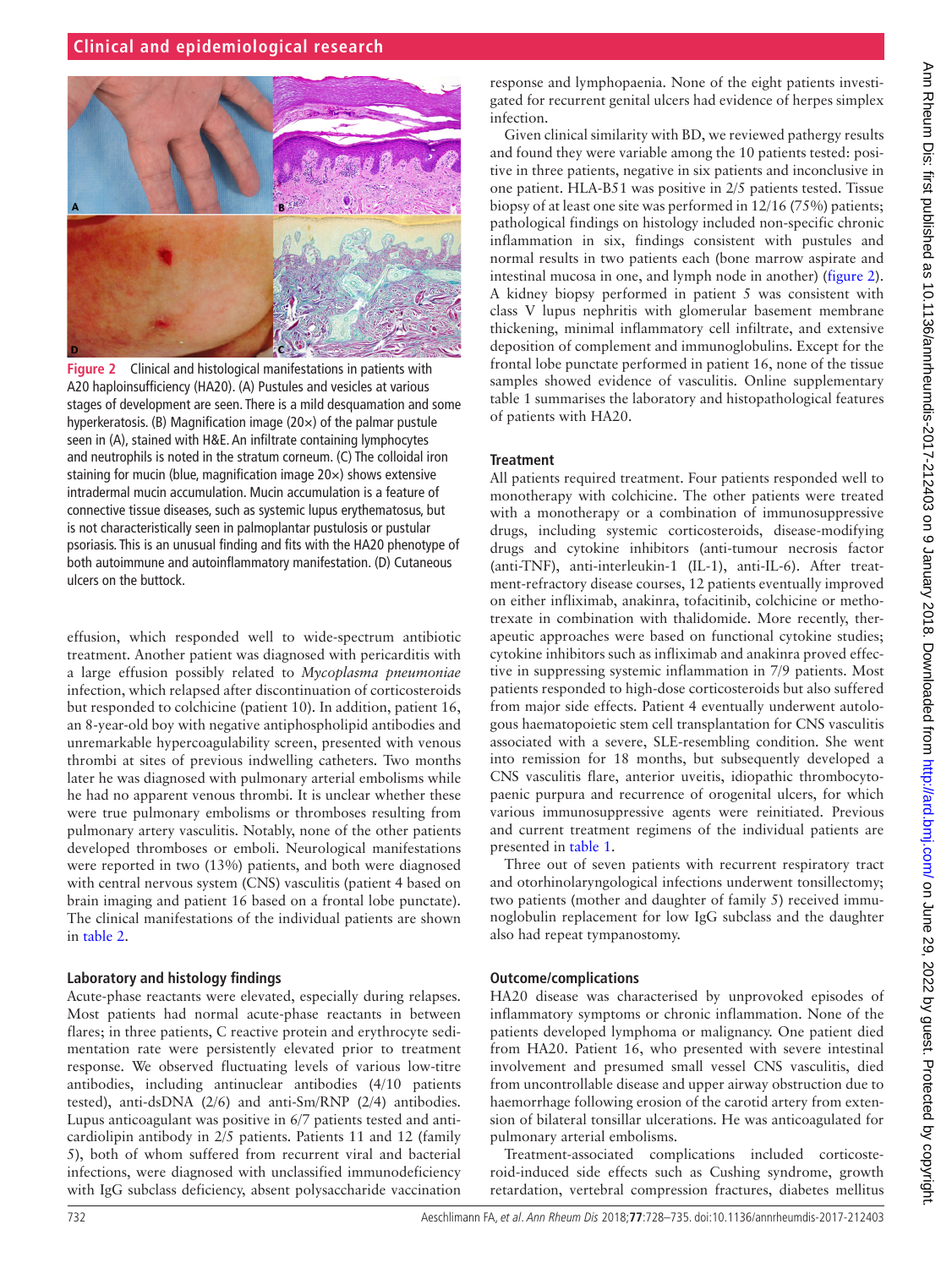and arterial hypertension in five patients, and severe lymphopaenia and neutropaenia under azathioprine in another patient. Disease-associated and treatment-associated complications are shown in [table](#page-2-0) 2.

## **Discussion**

Herein, we describe the clinical manifestations and disease course of 16 patients with HA20, the largest cohort to date. The disease was characterised by early-onset systemic inflammation accompanied with recurrent oral, genital and/or gastrointestinal ulcers. Other clinical manifestations and disease course varied considerably even among patients with the same mutation, and ranged from severe or fatal multisystemic inflammation to mild disease with recurrent orogenital ulcers, arthralgia and cutaneous lesions. This suggests a role of modifying alleles in the disease progression and possible contribution of environmental factors such as diet.

Recurrent painful oral, genital and/or gastrointestinal ulcers were the hallmark feature in all subjects. Besides ulcers, various other, BD-like clinical manifestations such as articular, gastrointestinal, cutaneous and ocular symptoms were notable. $8-13$  As a consequence, the majority of patients (>70%) were initially diagnosed or suspected of having BD. HA20 is considered a monogenic type of BD due to highly penetrant novel germline mutations in *TNFAIP3* and earlier onset symptoms. Polygenic and common BD, on the other hand, typically manifests in early adulthood and does not have clear dominant inheritance. Large case series of patients with paediatric BD reported a symptom onset in later childhood, between 6.9 and 12.3 years of age<sup>14–18</sup>; however, it is not clear how many of these patients carry mutations in *TNFAIP3*. Despite some similarities with BD, we recognised several important characteristics that help differentiate HA20 from polygenic BD, as shown in [table](#page-5-0) 4. These other distinguishing observations in patients with HA20 included scarring oral ulcers, isolated anterior uveitis or retinal vasculitis with necrotising inflammation, recurrent fever, severe intestinal inflammation, elevated acute-phase reactants, the fluctuating presence of various autoantibodies, and a disease course refractory to standard treatment, all of which are unusual findings in typical BD.<sup>13</sup> <sup>19</sup>

Although BD was the most common initial diagnosis, the heterogeneity of clinical phenotypes, variable temporal occurrence of symptoms, presence of various autoantibodies and

histology resulted in the diagnosis of other inflammatory and autoimmune diseases. Family 1 presented with a clinical picture resembling JIA and/or rheumatoid arthritis (RA), patient 10 with symptoms compatible with PFAPA and patient 16 with features resembling Crohn's disease. Half of the patients were found to have fluctuating autoantibodies and two sisters (patients 4 and 5) were initially diagnosed with SLE. Thus, it is likely that some patients with early-onset SLE might have mutations in *TNFAIP3*.

In addition to the 16 patients described in this study, four case reports including a total of 11 patients from four unrelated families were published in the literature since the initial publication by Zhou and colleagues[.4–7](#page-6-2) HA20 was recently reported in two Japanese families with an early-onset BD-like clinical picture.<sup> $45$ </sup> Similar to most patients in our cohort, these two families presented with recurrent orogenital ulcers and fevers; some family members also suffered from intestinal involvement, cutaneous lesions, nephrotic syndrome, polyarthritis or uveitis.<sup>45</sup> Furthermore, HA20 was reported in a Japanese patient diagnosed with autoimmune lymphoproliferative syndrome (ALPS) and in a British boy with complex autoimmunity.<sup>67</sup> The Japanese patient had presented with early onset, recurrent fever, bilateral cervical lymphadenopathy, hepatosplenomegaly and an extensive cutaneous rash suggestive of Kawasaki disease. Consistent with the diagnosis of ALPS, immunophenotyping revealed an increased percentage of double-negative T cells and a decrease in IgM memory B cells. However, unlike in patients with ALPS, the central memory, naïve, terminally differentiated effector memory T cells re-expressing CD45RA+, and effector memory subpopulations of  $CD3^+$   $CD8^+$  T cells were normal in this patient.<sup>[6](#page-6-6)</sup> The boy of British ancestry was investigated for a complex, treatment-refractory autoimmune syndrome characterised by insulin-dependent diabetes, cytopaenias, hepatitis, enteropathy and interstitial lung disease.<sup>7</sup> Prior to his molecular diagnosis of HA20, he underwent haematopoietic stem cell transplantation and is in complete remission (except for diabetes). He was diagnosed with a novel de novo heterozygous 2bp deletion in *TNFAIP3*, p.V489Afs\*7 in the second zinc finger domain (ZnF2). His disease-associated variant resides in a different domain of A20 from pathogenic mutations reported in all other patients and the ZnF4 domain may have other unappreciated functions.[3 7](#page-6-3) Most patients reported in our study are carriers for loss-of function protein truncating mutations in the ovarian tumour domain. This resulted in decreased deubiquitination of

<span id="page-5-0"></span>

| Table 4                                                                                                                                                            | Clinical and laboratory features that are helpful to differentiate between A20 haploinsufficiency (HA20) and Behçet disease.        |                                                                                                                                                                            |  |  |  |  |  |
|--------------------------------------------------------------------------------------------------------------------------------------------------------------------|-------------------------------------------------------------------------------------------------------------------------------------|----------------------------------------------------------------------------------------------------------------------------------------------------------------------------|--|--|--|--|--|
| <b>Features</b>                                                                                                                                                    | <b>HA20</b>                                                                                                                         | Behçet disease <sup>9</sup> 13 16-19                                                                                                                                       |  |  |  |  |  |
| Disease onset                                                                                                                                                      | Mostly early childhood                                                                                                              | Early adulthood                                                                                                                                                            |  |  |  |  |  |
| Inheritance                                                                                                                                                        | Autosomal dominant                                                                                                                  | Complex inheritance pattern with familial aggregation in up to<br>20% of cases                                                                                             |  |  |  |  |  |
| Fever                                                                                                                                                              | Recurrent                                                                                                                           | Usually absent                                                                                                                                                             |  |  |  |  |  |
| <b>Ulcers</b>                                                                                                                                                      | May heal with scarring                                                                                                              | Usually no scarring of oral ulcers                                                                                                                                         |  |  |  |  |  |
| Eyes                                                                                                                                                               | Severe ocular disease<br>$\blacktriangleright$ Anterior uveitis<br>Retinal vasculitis and choroiditis with necrotising inflammation | Posterior or panuveitis<br>Recurrent superficial retinal infiltrates resolving within<br>days without chorioretinal scarring<br>Peripheral retinal occlusive periphlebitis |  |  |  |  |  |
| Gastrointestinal                                                                                                                                                   | (Bloody) diarrhoea                                                                                                                  | Isolated abdominal pain*                                                                                                                                                   |  |  |  |  |  |
| Musculoskeletal                                                                                                                                                    | Mostly polyarthritis                                                                                                                | Usually oligoarthritis                                                                                                                                                     |  |  |  |  |  |
| Erythrocyte sedimentation rate/C<br>reactive protein                                                                                                               | Elevated, especially during disease relapses                                                                                        | Often normal                                                                                                                                                               |  |  |  |  |  |
| <b>Autoantibodies</b><br>Autoimmune features                                                                                                                       | Low titre, fluctuating presence<br>Systemic lupus erythematosus-like disease and other autoimmune features<br>possible              | Usually absent                                                                                                                                                             |  |  |  |  |  |
| *Gastrointestinal involvement in Behçet disease is usually mild and consists essentially of abdominal pain or discomfort except for patients from Japan and Korea. |                                                                                                                                     |                                                                                                                                                                            |  |  |  |  |  |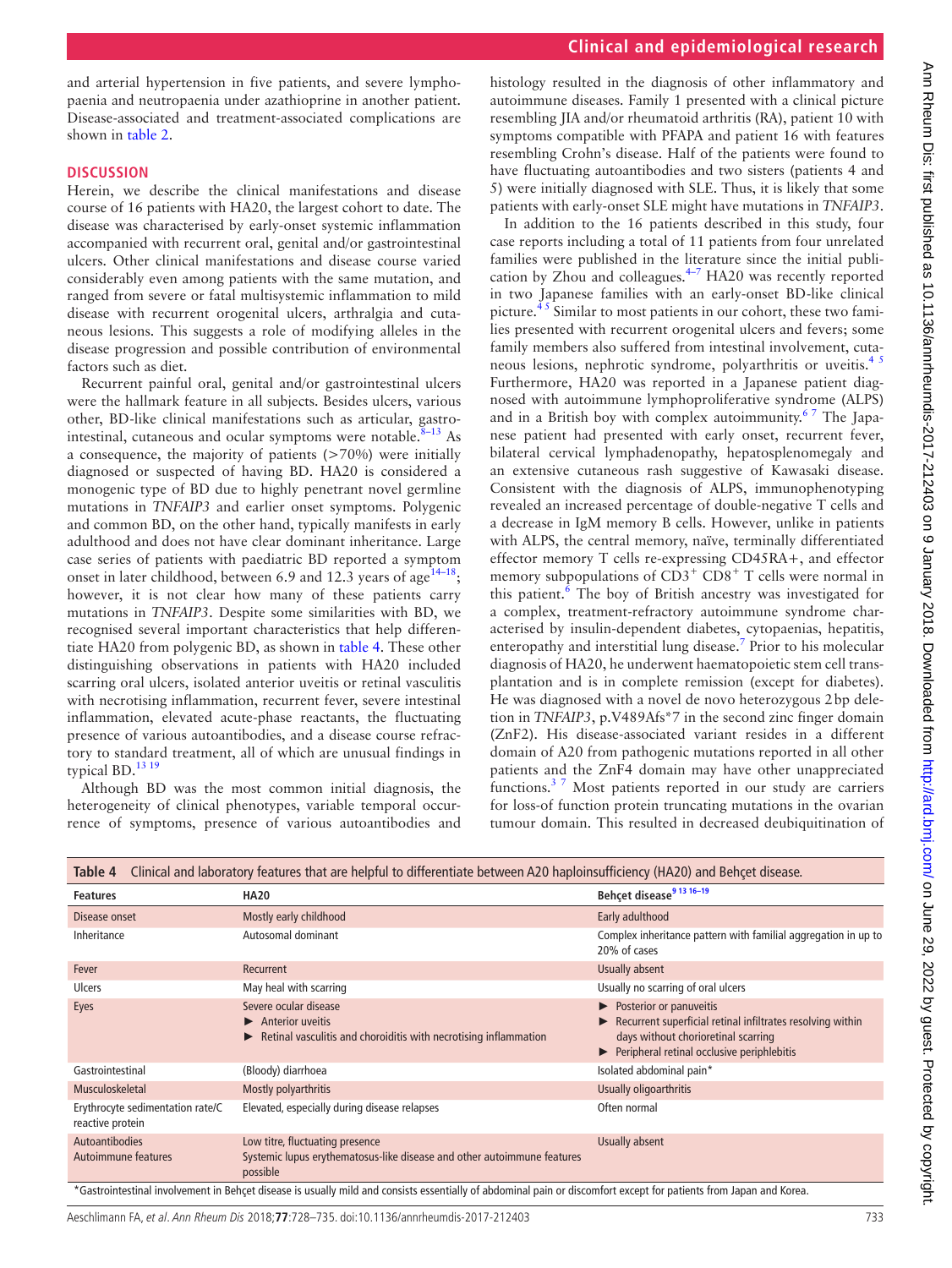# **Clinical and epidemiological research**

key signalling molecules, such as RIP1 and NEMO, increased activity of the NF-kB pathway, and high expression of proinflammatory cytokines.<sup>320</sup> Although the molecular aetiologies of the British boy's disease and our patients with HA20 are the same, his distinct clinical symptoms could be related to the presence of other unknown modifying gene alleles. Identification of additional HA20-associated mutations is necessary to better understand the full spectrum of phenotypes associated with the distribution of pathogenic mutations in A20.

Polymorphisms or mutations in *TNFAIP3* have been associated with many autoimmune diseases, among them JIA, RA, IBD, SLE, type 1 diabetes, psoriasis, coeliac disease and coro-nary artery disease.<sup>[20–27](#page-7-1)</sup> In murine models, cell-specific ablation of A20 causes clinical features characteristic of these human diseases. $1^{20}$  Mice with A20 deficiency in myeloid cells develop polyarthritis mimicking human RA,<sup>[28](#page-7-2)</sup> while enterocyte-specific deficiency of A20 increases the susceptibility of mice to intestinal inflammation.[29](#page-7-3) Tissue-specific deletion of A20 in B cells or dendritic cells leads to the production of autoantibodies and an autoimmune syndrome resembling SLE. $30\,31$  Mice deficient for A20 (A20−/−) develop severe multiorgan inflammation, cachexia and early death.<sup>[32](#page-7-5)</sup> Although A20 was initially described as required for termination of TNF-induced signals, the excessive inflammation observed in double-deficient mice, A20-TNF or A20-TNFR1, suggested that A20 might be critical for the regulation of TNF-independent signals. In addition, A20 has been shown to downregulate the activity of NLRP3 inflammasome and patients with HA20 had increased activity of NLRP[3](#page-6-3).<sup>3</sup> A20 functions as a tumour suppressive gene and somatic mutations have been identified in B cell lymphomas.<sup>33</sup> None of the patients in this cohort developed lymphoma or malignancy.

In clinical practice, HA20 may be considered in patients with an early-onset, dominantly inherited inflammatory disease who present with recurrent oral and genital ulcerations, fluctuating autoantibodies, and a treatment-refractory disease course.

There was no standardised treatment in this HA20 cohort. The patients received various immunosuppressive drugs prior to the diagnosis of HA20; more recently, therapeutic approaches were guided by functional cytokine studies. Elevated levels of many proinflammatory cytokines (IL-1, TNF, IL-6, IL-18, IFNγ, IP-10) have been documented in patients with  $HA20<sup>320</sup>$  Anticytokine agents such as anti-TNF or anti-IL-1 have been effective in suppressing the systemic inflammation in most of our patients. Haematopoietic stem cell transplant might be considered in patients with severe and treatment-refractory disease.

This study is limited by its retrospective design and other biases related to which patients received testing. $3$  Recurrent ulcers and a Behçet-like disease were characteristic features in this cohort, likely reflecting bias in which patients are screened for HA20. However, ulcers of variable extension and severity were documented in index cases and in all affected family members, suggesting that ulcers may be the hallmark feature of the disease. Given the retrospective study design and the disease pleiotropy, it is unlikely that HA20 is the unique underlying cause for all disease manifestations. The increased use of diagnostic whole exome sequencing will help identify other contributing disease modifying rare or common variants.<sup>[34](#page-7-7)</sup>

In conclusion, HA20 disease in this cohort was characterised by early-onset inflammation and recurrent oral, genital and/or gastrointestinal ulcers and often positive family history. Other disease features and disease course varied considerably with an overall high morbidity and mortality. Treatment regimens should be based on severity of inflammatory manifestations, and often consist of targeted therapy with cytokine inhibitors to control

the inflammation. In the future, identification of patients with monogenic inflammatory diseases will be important to understand the pathophysiology and guide treatments for common rheumatological diseases.

#### **Author affiliations**

<sup>1</sup> Division of Rheumatology, The Hospital for Sick Children, Department of Paediatrics, University of Toronto, Toronto, Ontario, Canada <sup>2</sup>

 $2$ Department of Pediatric Rheumatology, Hacettepe University, Ankara, Turkey <sup>3</sup>Department of Pediatric Rheumatology, Children's Hospital of Pittsburgh of UPMC, Pittsburgh, Pennsylvania, USA <sup>4</sup>

Division of Pediatric Rheumatology, Riley Hospital for Children, Indiana University, Indianapolis, Indiana, USA

<sup>5</sup> Department of Internal Medicine, Istanbul University, Istanbul, Turkey **6. 1988**<br><sup>6</sup> Inflammatory Disease Section, National Human Genome Besearch In <sup>6</sup>Inflammatory Disease Section, National Human Genome Research Institute, Bethesda, Maryland, USA <sup>7</sup>

Department of Rheumatology and Clinical Immunology, University Medical Center Utrecht, Utrecht, The Netherlands

<sup>3</sup>Molecular Immunology and Inflammation Branch, National Institute of Arthritis and Musculoskeletal and Skin Diseases, Bethesda, Maryland, USA <sup>9</sup>

<sup>9</sup>Department of Pediatric Immunology, University Medical Center Utrecht, Utrecht,

The Netherlands<br><sup>10</sup>Department of Medicine, University of Toronto, Toronto, Ontario, Canada

**Acknowledgements** We thank the patients and their families for participating in this study. We thank Ingrid Goh for the technical support. The authors acknowledge Dres Chyi-Chia R Lee and Ed Cowen for their valuable assistance in the management of the cases.

**Contributors** FAA and RML: coordination of the study, data collection and analysis, manuscript preparation. EDB, SWC, EG, AG, PH, HLL, SO, DMS, DLS, AvR-K, IA and DLK: data collection and analysis, revision of the manuscript for important intellectual content. All authors approved the final version to be published.

**Funding** FAA was supported by grants from the Rhyner-Bangerter Foundation, Starr-Foundation, Swiss League against Rheumatism, Foundation W!, Alberta Children's Hospital Research Institute Foundation and SickKids Foundation.

**Competing interests** None declared.

**Ethics approval** The study was approved by the Institutional Research Ethics Board (REB 1000053697).

**Provenance and peer review** Not commissioned; externally peer reviewed.

© Article author(s) (or their employer(s) unless otherwise stated in the text of the article) 2018. All rights reserved. No commercial use is permitted unless otherwise expressly granted.

#### **References**

- <span id="page-6-0"></span>1 Catrysse L, Vereecke L, Beyaert R, et al. A20 in inflammation and autoimmunity. [Trends Immunol](http://dx.doi.org/10.1016/j.it.2013.10.005) 2014;35:22–31.
- <span id="page-6-1"></span>2 Wertz IE, O'Rourke KM, Zhou H, et al. De-ubiquitination and ubiquitin ligase domains of A20 downregulate NF-kappaB signalling. [Nature](http://dx.doi.org/10.1038/nature02794) 2004;430:694–9.
- <span id="page-6-3"></span>3 Zhou Q, Wang H, Schwartz DM, et al. Loss-of-function mutations in TNFAIP3 leading to A20 haploinsufficiency cause an early-onset autoinflammatory disease. [Nat Genet](http://dx.doi.org/10.1038/ng.3459) 2016;48:67–73.
- <span id="page-6-2"></span>4 Ohnishi H, Kawamoto N, Seishima M, et al. A Japanese family case with juvenile onset Behçet's disease caused by TNFAIP3 mutation. [Allergol Int](http://dx.doi.org/10.1016/j.alit.2016.06.006) 2017;66:146–8.
- 5 Shigemura T, Kaneko N, Kobayashi N, et al. Novel heterozygous C243Y A20/TNFAIP3 gene mutation is responsible for chronic inflammation in autosomal-dominant Behçet's disease. [RMD Open](http://dx.doi.org/10.1136/rmdopen-2015-000223) 2016;2:e000223.
- <span id="page-6-6"></span>6 Takagi M, Ogata S, Ueno H, et al. Haploinsufficiency of TNFAIP3 (A20) by germline mutation is involved in autoimmune lymphoproliferative syndrome. [J Allergy Clin](http://dx.doi.org/10.1016/j.jaci.2016.09.038)  [Immunol](http://dx.doi.org/10.1016/j.jaci.2016.09.038) 2017;139:1914–22.
- <span id="page-6-7"></span>7 Duncan CJA, Dinnigan E, Theobald R, et al. Early-onset autoimmune disease due to a heterozygous loss-of-function mutation in TNFAIP3 (A20). [Ann Rheum Dis](http://dx.doi.org/10.1136/annrheumdis-2016-210944) 2017:annrheumdis-2016-210944.
- <span id="page-6-4"></span>8 Koné-Paut I, Darce-Bello M, Shahram F, et al. Registries in rheumatological and musculoskeletal conditions. Paediatric Behçet's disease: an international cohort study of 110 patients. One-year follow-up data. [Rheumatology](http://dx.doi.org/10.1093/rheumatology/keq324) 2011;50:184-8.
- <span id="page-6-8"></span>9 Nanthapisal S, Klein NJ, Ambrose N, et al. Paediatric Behçet's disease: a UK tertiary centre experience. [Clin Rheumatol](http://dx.doi.org/10.1007/s10067-016-3187-z) 2016;35:2509-16.
- 10 Koné-Paut I, Gorchakoff-Molinas A, Weschler B, et al. Paediatric Behçet's disease in France. [Ann Rheum Dis](http://dx.doi.org/10.1136/ard.61.7.655) 2002;61:655–6.
- 11 Mora P, Menozzi C, Orsoni JG, et al. Neuro-Behcet's disease in childhood: a focus on the neuro-ophthalmological features. [Orphanet J Rare Dis](http://dx.doi.org/10.1186/1750-1172-8-18) 2013;8:18.
- 12 Uluduz D, Kürtüncü M, Yapıcı Z, et al. Clinical characteristics of pediatric-onset neuro-Behçet disease. [Neurology](http://dx.doi.org/10.1212/WNL.0b013e318238edeb) 2011;77:1900–5.
- <span id="page-6-5"></span>13 Saadoun D, Wechsler B. Behçet's disease. [Orphanet J Rare Dis](http://dx.doi.org/10.1186/1750-1172-7-20) 2012;7:20.